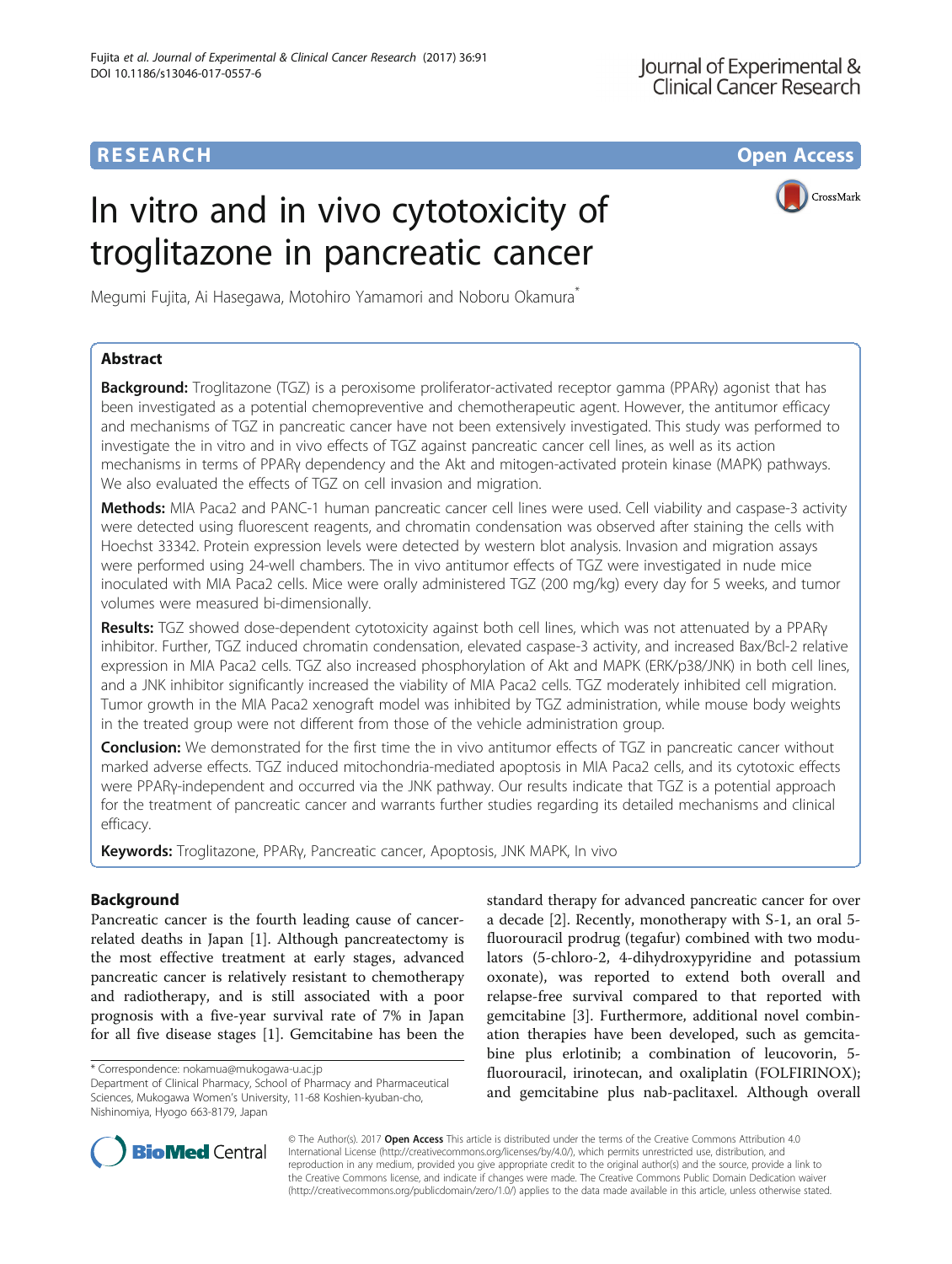survival has been significantly prolonged with these regimens, the effect remains insufficient, and it is therefore necessary to develop a novel effective strategy for pancreatic cancer treatment.

Peroxisome proliferator-activated receptor gamma (PPARγ) belongs to the nuclear hormone receptor transcription factor superfamily, playing major roles in adipogenesis, glucose metabolism, and angiogenesis [\[4](#page-8-0)]. PPARγ is expressed in a variety of normal tissues and tumor sites [\[5](#page-8-0)–[7](#page-8-0)], as well as in pancreatic cancer [[8, 9](#page-8-0)]. While the role of PPARγ in tumor sites remains poorly defined, the thiazolidinedione family of PPARγ agonists, such as troglitazone (TGZ), pioglitazone (PGZ) and rosiglitazone, have been shown to regulate growth and survival in a number of cancer cell lines [\[10\]](#page-8-0), suggesting that TGZ may serve as an effective approach for the treatment of pancreatic cancer. TGZ has been reported to induce antitumor effects via multiple signaling mechanisms, but mainly in a PPARγ-independent manner [[10](#page-8-0), [11\]](#page-8-0). However, there have been few reports regarding the antitumor efficacy and mechanisms of TGZ in pancreatic cancer [[8, 9](#page-8-0)]. Moreover, there are no reports concerning PPARγ dependency and in vivo antitumor efficacy of TGZ in pancreatic cancer cells, although PGZ was evaluated using an in vivo model [[9](#page-8-0)].

In the present study, we investigated whether the PPARγ agonist, TGZ, exhibited in vitro cytotoxicity against two human pancreatic cancer cell lines, and clarified its mechanisms in terms of PPARγ dependency, apoptosis, and the mitogen-activated protein kinase (MAPK) pathway. Furthermore, we examined the effects of TGZ on cell invasion and cell migration, as well as in vivo antitumor effects.

### Methods

#### Chemicals

TGZ and pioglitazone were purchased from LKT Laboratories (St. Paul, MN) and BioVision (Milpitas, CA), respectively, and were dissolved in dimethyl sulfoxide (DMSO, Nacalai Tesque, Kyoto, Japan) just before use. The final DMSO concentration in the media did not exceed 0.1%. GW9662 (PPARγ inhibitor), SP600125 (JNK inhibitor), and SB202190 (p38 inhibitor) were obtained from Merck Millipore (Billerica, MA).

## Cells and cell culture

MIA Paca2 and PANC-1 cells were provided by the RIKEN BRC through the National Bio-Resource Project of the MEXT (Ibaraki, Japan), and were used as human pancreatic cancer cell models. They were cultured in DMEM (Wako Pure Chemical Industries, Osaka, Japan). Media were supplemented with 10% heat-inactivated fetal bovine serum (FBS; GIBCO<sup>°</sup>, Thermo Fisher Scientific, Waltham, MA) and 50 U/mL penicillin-50 μg/mL streptomycin

(Nacalai Tesque). Cells were cultured in an atmosphere of 95% air and 5%  $CO<sub>2</sub>$  at 37 °C and were subcultured every 3 or 4 days.

## Cell viability

Cell viability was measured with Cell Quanti-Blue™ (BioAssay Systems, Hayward, CA). Briefly, cells were seeded into 96-well plates (Asahi Glass, Tokyo, Japan) at a density of  $1 \times 10^4$  cells/well and incubated for 24 h. The cells were treated with TGZ in the presence or absence of other chemicals for a further 24 h using FBSfree medium. The assay utilizes the conversion of alamar blue reagent to fluorescent resorufin by metabolically active cells. The resorufin signal was measured in a CytoFluor® Series 4000 Fluorescence Multi-Well Plate Reader (PerSeptive Biosystems, Framingham, MA) at an excitation wavelength of 530 nm and an emission wavelength of 580 nm. The 50% growth inhibitory concentrations  $(IC_{50})$  were calculated according to the sigmoid inhibitory effect model  $E = IC_{50}^y/(IC_{30}^y + C')$ , where E rep-<br>resents the surviving fraction (% of control) C repreresents the surviving fraction (% of control), C represents the drug concentration in the medium, and  $\gamma$ represents the Hill coefficient. For co-exposure studies, the TGZ dosage was set to approximately the  $IC_{50}$  value for each cell line.

## Detection of chromatin condensation (fluorescence microscopy)

For nuclei staining, cells were treated with TGZ for 24 h at the  $IC_{50}$  concentrations for each cell line. Immediately after treatment, the nuclear chromatin of trypsinized cells was stained with 80 μg/mL Hoechst 33342 (Nacalai Tesque) in the dark at 20  $\degree$ C for 15 min. They were then observed with a brightfield fluorescence microscope (VANOX; Olympus, Tokyo, Japan) under UV excitation. Cells with condensed chromatin were photographed at 40-fold magnification. In addition, at 20-fold magnification, more than 100 cells with condensed chromatin were counted in each experiment, and their percentage of the population was calculated.

#### Antibodies

Rabbit monoclonal antibodies against PPARγ (81B8), Bax, Bcl-2, phospho-Akt (Ser473; D9E), and Akt (C67E7), phospho-ERK (Thr202/Tyr204; D31.14.4E), ERK (137 F5), phospho-JNK (Thr183/Tyr185; 81E11), JNK (56G8), phospho-p38 (Thr180/Tyr182; D3F9), and p38 (D13E1) were purchased from Cell Signaling Technology (Danvers, MA). Mouse monoclonal antibody against β-actin (C4) was from Santa Cruz Biotechnology (Dallas, TX). Horseradish peroxidase-linked goat antirabbit IgG was obtained from Santa Cruz Biotechnology and sheep anti-mouse IgG was obtained from GE Healthcare (Buckinghamshire, UK).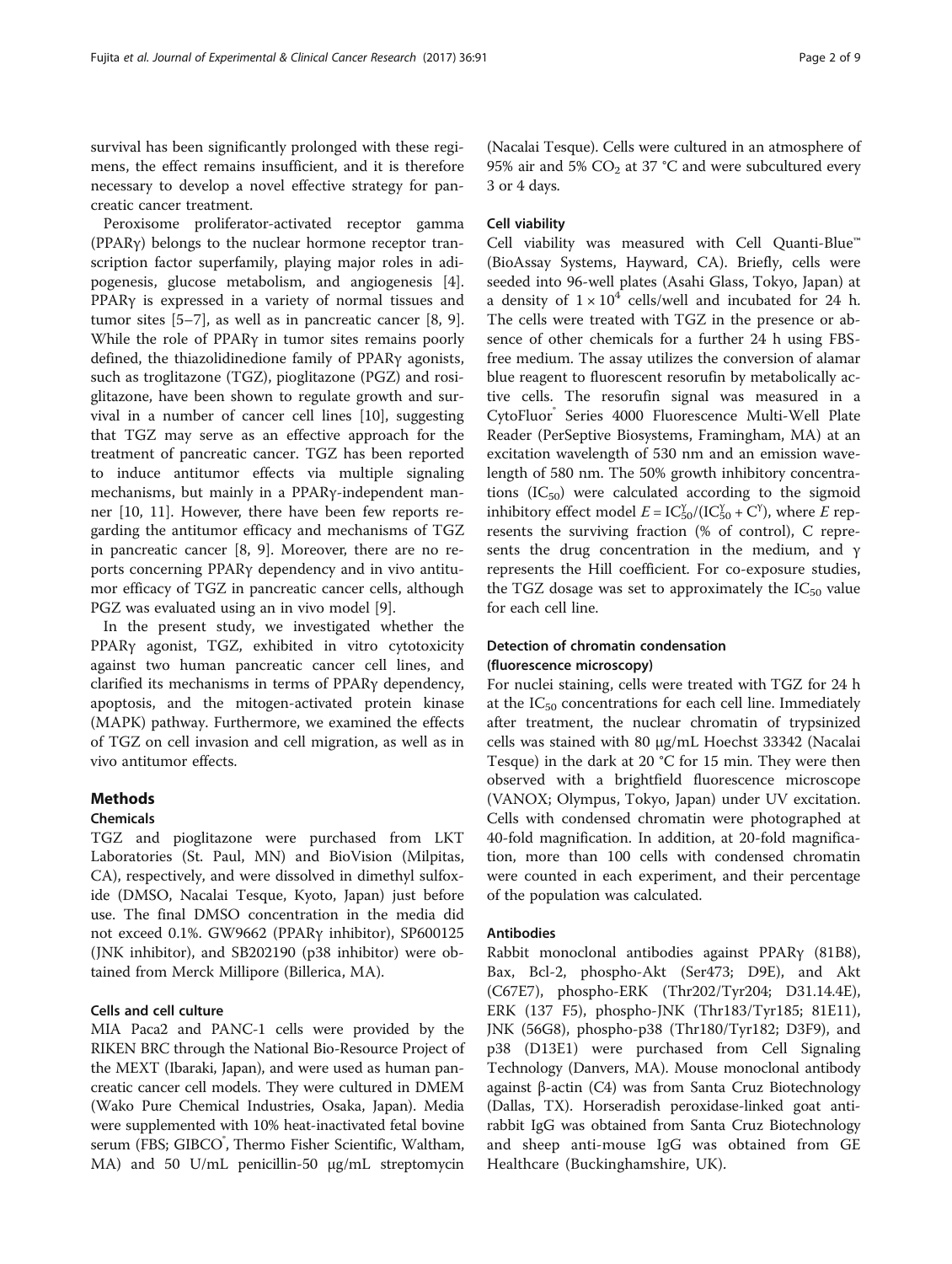## Western blot analysis

Cells  $(1.75 \times 10^6)$  were plated in 100-mm dishes 24 h before treatment and then treated with TGZ (50 μM) for 1, 4, 8, or 24 h. Cells were washed with ice-cold phosphate-buffered saline (PBS), harvested by scraping, and centrifuged at  $300 \times g$  and  $4 °C$  for 5 min. Lysis buffer (20 mM Tris (pH 7.5), 150 mM NaCl, 1% Triton™ X-100, 0.5% sodium deoxycholate, 1 mM EDTA, 0.1% SDS, 1 mM NaF, 1 mM Na<sub>3</sub>VO<sub>4</sub>, and 0.1% protease inhibitor cocktail (Merck Millipore)) was added to pellets, and then cells were sonicated briefly, followed by incubation on ice for 20 min. Cell extracts were centrifuged at  $16,000 \times g$  and 4 °C for 15 min, and supernatants were transferred to new tubes. Protein concentrations were determined by BCA protein assays. The samples were mixed with the same volume of 2× SDS-PAGE sample buffer containing β-mercaptoethanol (Nacalai Tesque) followed by boiling for 5 min, and proteins (15 μg/lane) were loaded onto 10% SDS-polyacrylamide gels. After electrophoresis, the proteins were transferred to a polyvinylidene difluoride membrane (GE Healthcare) and blocked with Tris-buffered saline-0.1% Tween<sup>®</sup> 20 (TBS-T) containing 2% ECL Advance™ Blocking Agent (GE Healthcare) for 1 h. Blocked membranes were reacted with primary antibodies (diluted 1:10,000) for 1 h at 20 °C followed by five washes with TBS-T. After incubation with the secondary antibody (diluted 1:25,000) for 1 h at 20 °C, membranes were washed five times. Signal was visualized using ECL Advance™ detection reagents (GE Healthcare). Expression levels were analyzed using Image J software.

### Fluorometric assay of caspase-3 activity

Caspase-3 activity was assessed using a Fluorometric Caspase 3 Assay Kit (Merck Millipore) according to the manufacturer's instructions. Briefly, cells were seeded in 24-well plates at a density of  $6 \times 10^4$  cells/well followed by 24 h incubation. After exposure to TGZ for 8 h, the cells were harvested with lysis buffer (50 mM HEPES, pH 7.4, 5 mM CHAPS, and 5 mM DTT). The reaction buffer, including 16.6 μM Acetyl-Asp-Glu-Val-Asp-7 amido-4-methylcoumarin (Ac-DEVD-AMC), a caspase-3-specific substrate, was added to the wells, and the production of AMC was sequentially detected in a CytoFluor® Plate Reader at an excitation wavelength of 360 nm and an emission wavelength of 460 nm. Enzyme activities were determined as initial velocities expressed as nmol AMC/ min/mL, which were then corrected using the protein concentration in each well as determined by the BCA protein assay (Thermo Fisher Scientific).

#### Invasion and migration assay

An invasion assay was performed using 24-well BD BioCoat™ Matrigel® invasion chambers with 8.0-μm polycarbonate membrane filters (Corning; Corning, NY). Cells were seeded on membranes at a density of  $2 \times 10^5$ cells/well with FBS-free medium; the membranes were placed into the lower chambers and 10% FBS-containing medium was added. FBS was used as a chemoattractant. After being cultured with or without TGZ (maximum concentration without cytotoxicity: 10 μM and 1 μM in MIA Paca2 and PANC-1 cell lines, respectively) for 24 h, cells on the upper surface of the membranes were removed using a cotton swab. Invasive cells that had penetrated through the membrane pores and migrated to the underside of the membranes were stained with Giemsa solution after fixation with 100% methanol. Cell numbers were quantified under a microscope, and the average cell number determined from quantification of four locations. The migration assay used the same protocol as the invasion assay except that non-coated chambers were used.

#### Animal model

Animal experiments were performed in accordance with the guidelines of the Institutional Animal Use Committee of Mukogawa Women's University, and the procedure was approved by the Committee. Balb/c male mice (4 weeks old) were purchased from Japan SLC (Shizuoka, Japan) and subcutaneously inoculated in the back with MIA Paca2 cells  $(5 \times 10^6 \text{ cells}/100 \text{ }\mu\text{L}$  in PBS) 14 days prior to starting TGZ administration. Mice were then orally administered 200 mg/kg TGZ in 0.5% methylcellulose solution (Nacalai Tesque) or vehicle daily for 5 weeks. Tumor size was measured bidimensionally and the volume was calculated using the formula (length  $\times$  width<sup>2</sup>)  $\times$  0.5. Body weights of mice were also monitored throughout the experiment.

## Statistical analysis

The data are expressed as the mean +/- the SD. Statistical significance was examined using Student's or Welch'<sup>s</sup> t-test for comparing two groups. Nonrepeated one-way analysis of variance (ANOVA) followed by Dunnett's post-hoc test was used for multiple comparisons.  $P < 0.05$  was considered statistically significant.

## Results

## Effect of TGZ and PGZ on cell viability

Figure [1](#page-3-0) shows the effects of TGZ and PGZ on the viability of the two pancreatic cancer cell lines. PGZ is another thiazolidinedione antidiabetic drug, and was used for comparison with TGZ. TGZ showed dosedependent cytotoxicity with  $IC_{50}$  values of  $49.9 \pm 1.2$ and  $51.3 \pm 5.3$  µM in MIA Paca2 and PANC-1 cells, respectively, whereas the  $IC_{50}$  values for PGZ were higher than 200 μM.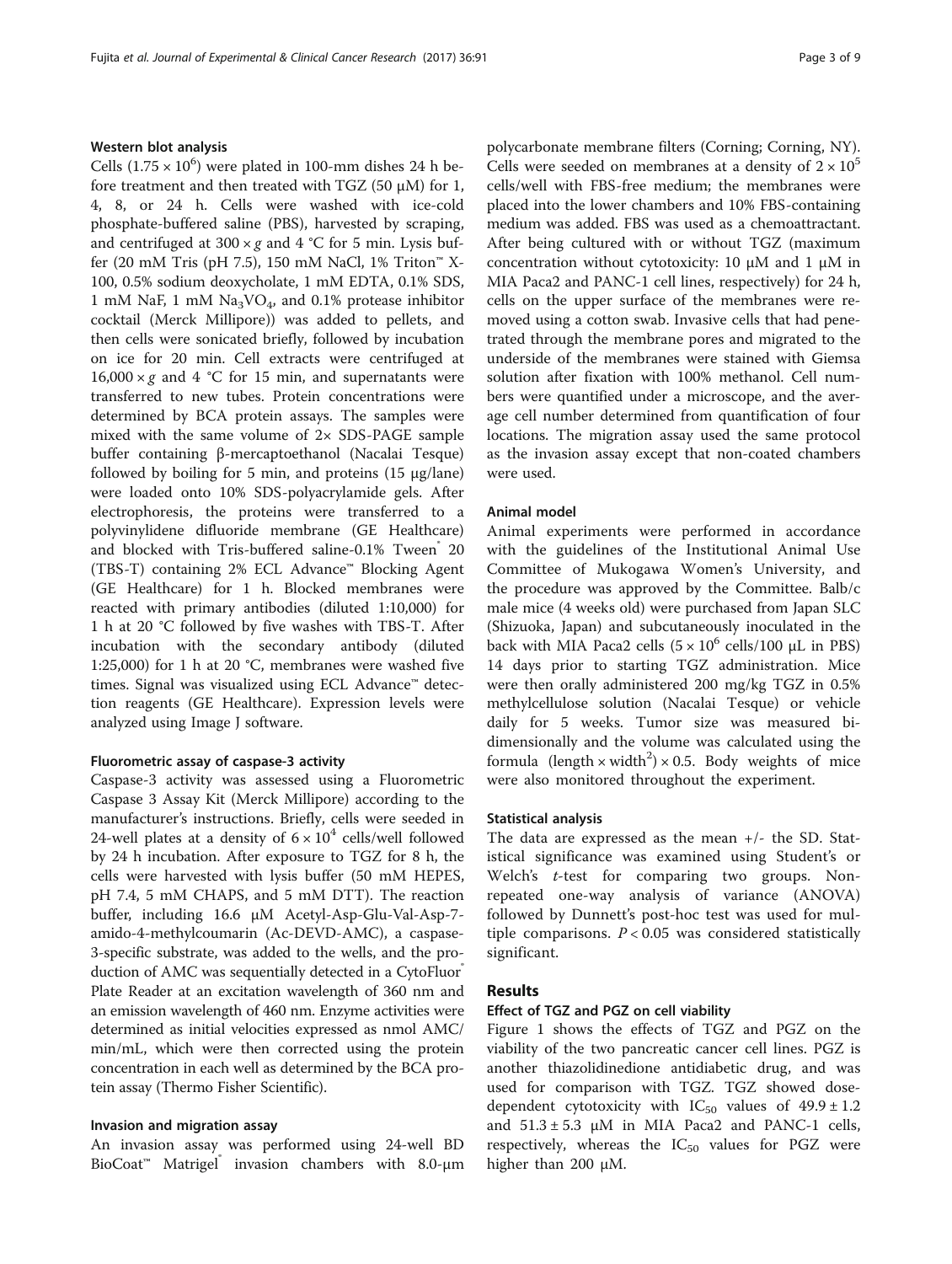<span id="page-3-0"></span>

#### Involvement of PPAR in effects of TGZ on cell viability

To investigate the involvement of PPARγ in TGZmediated reduction of cell viability, we examined PPARγ protein levels using western blotting and ascertained whether a PPARγ antagonist, GW9662, could recover cell viability. Although PPARγ was detected in both cell lines (Fig. 2a), 5  $\mu$ M of GW9662 did not increase the viability of TGZ-treated cells (Fig. 2b). We also conducted dose-response studies for GW9662 up to 20 μM, but cell viability was not rescued, and some cytotoxicity was observed when the cells were exposed to GW9662 at high concentrations (data not shown).

## Effect of TGZ on nuclear morphology, caspase-3 activity, and Bax/Bcl-2 expression

Next, we conducted several experiments examining apoptosis. When cells were exposed to TGZ at 50  $\mu$ M for 24 h, chromatin condensation, a typical morphological change characteristic of apoptosis, was observed after Hoechst 33342 staining. TGZ significantly increased the percentage of MIA Paca2 and PANC-1 cells showing chromatin condensation from 7 to 50% and from 2 to 24%, respectively (Fig. [3a\)](#page-4-0). TGZ also significantly increased the activity of caspase-3, a downstream component of the caspase cascade, by approximately 3.5-fold in MIA Paca2 cells, although no remarkable

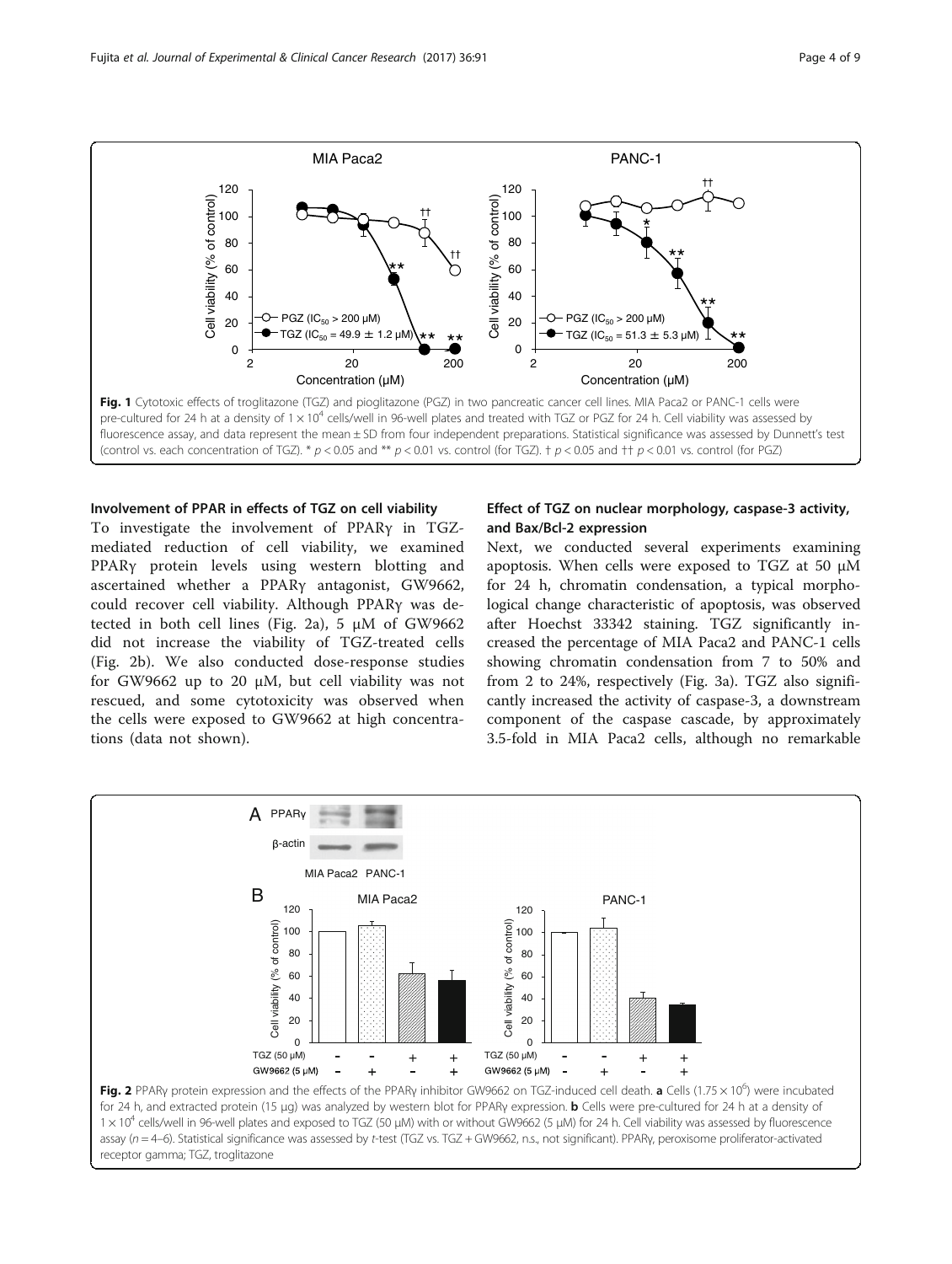<span id="page-4-0"></span>

changes were observed in PANC-1 cells (Fig. 3b). Figure 3c shows the western blot analysis of the proapoptotic Bax protein and the anti-apoptotic Bcl-2 protein levels, which are involved in the mitochondrial apoptosis pathway. TGZ markedly decreased Bcl-2 expression by approximately 70% in MIA Paca2 cells and moderately decreased levels in PANC-1 cells. However, Bax expression was not significantly affected in both cell lines.

## Involvement of Akt and MAPK signaling in TGZ-induced cell death

To examine the involvement of growth, survival, and death pathways, we examined the expression of the Akt and MAPK subfamily proteins: extracellular signalrelated kinase (ERK), c-Jun N-terminal kinase (JNK), and p38. TGZ increased the phosphorylation levels of all these proteins in both cell types, although the phosphop38 effect is not entirely clear with PANC-1 cells (Fig. [4a](#page-5-0)). As JNK and p38 are known to induce cell death, we also examined whether JNK and p38 inhibitors affected TGZ-induced cytotoxicity. We first confirmed that the phosphorylation of JNK was inhibited by SP600125 at 1  $\mu$ M (data not shown), and we had previously confirmed that 3 μM of SB202190 completely blocked phosphorylation of p38 [[12\]](#page-8-0). Co-exposure to 1 μM SP600125 significantly elevated the viability of TGZ-treated MIA Paca2 cells, while no significant recovery was observed for PANC-1 cells (Fig. [4b](#page-5-0)). However, 3 μM SB202190 did not attenuate TGZ cytotoxicity.

## Effects of TGZ on cell invasion and migration

TGZ significantly reduced cell migration levels by approximately 20% compared to control migration values, whereas cell invasion levels were not affected (Fig. [5\)](#page-5-0).

#### In vivo antitumor effects of TGZ

To clarify the effects of TGZ in controlling tumor growth in vivo, we administered TGZ to mice inoculated with MIA Paca2 cells. TGZ exhibited inhibitory effects on tumor growth in the MIA Paca2 xenograft model (Fig. [6a](#page-6-0)); however, the body weights of mice were not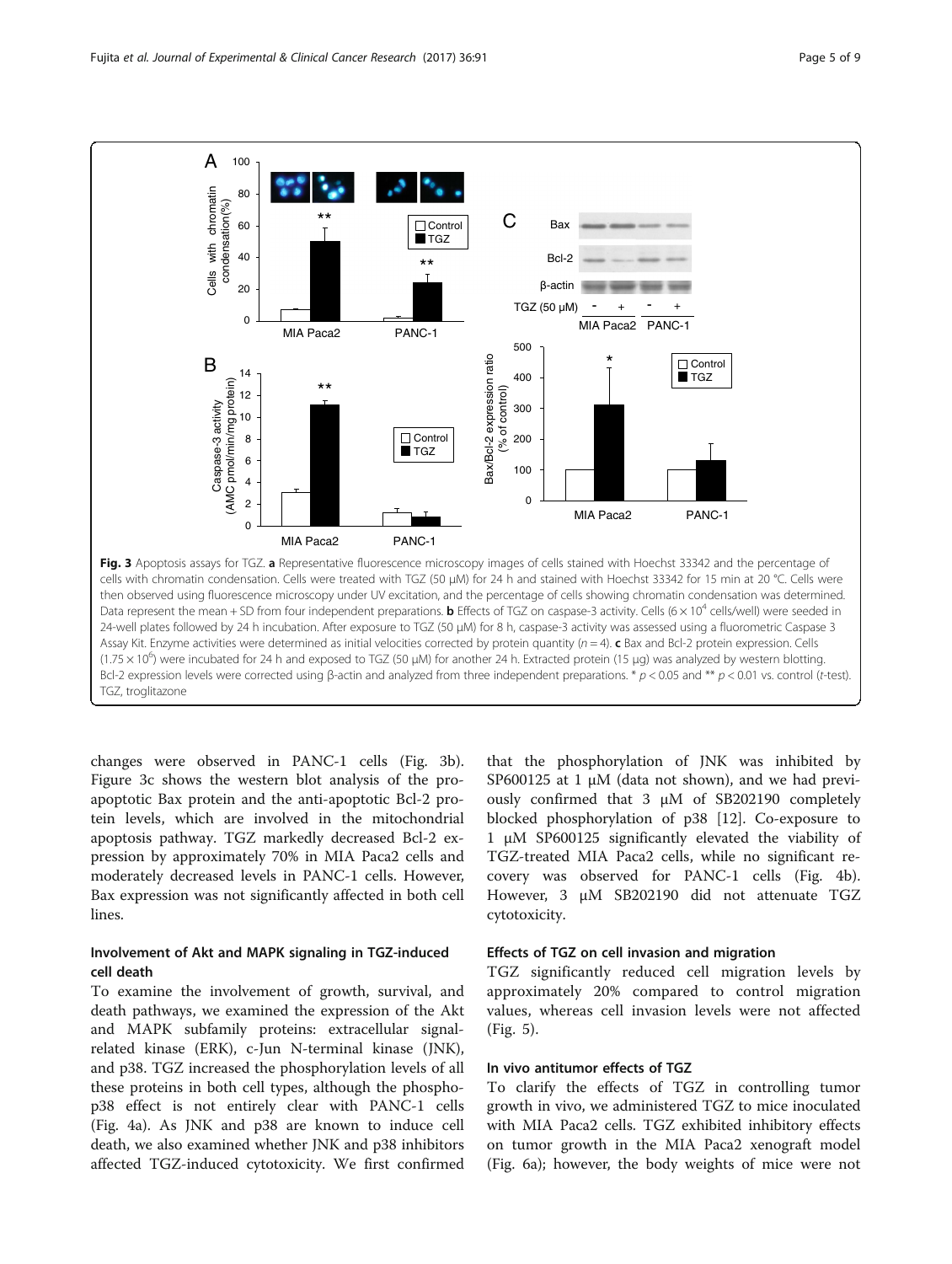<span id="page-5-0"></span>

for 24 h. Cell viability was assessed by fluorescence assay and is expressed as mean + SD ( $n = 3-5$ ). Statistical significance was assessed by Dunnett's test (TGZ vs. TGZ + inhibitors, n.s., not significant). MAPK, mitogen-activated protein kinase; ERK, extracellular signal-regulated kinase; JNK, c-Jun N-terminal kinase; TGZ, troglitazone



the membranes were placed into the lower chamber and incubated with 10% FBS-containing medium. After culture with or without TGZ (MIA Paca2: 10 μM, PANC-1: 1 μM) for 24 h, cells on the upper surface of the membranes were removed using a cotton swab. Invasive cells that penetrated through the pores and migrated to the underside of the membrane were stained with Giemsa solution after fixation with 100% methanol. Cell number was quantified under microscopy. **b** The cell migration assay was conducted in the same manner as the cell invasion assay, except for the use of non-coated chambers. Data represent the mean  $+$  S.D. from three or four independent preparations.  $* p < 0.05$  vs. control (t-test). TGZ, troglitazone; FBS, fetal bovine serum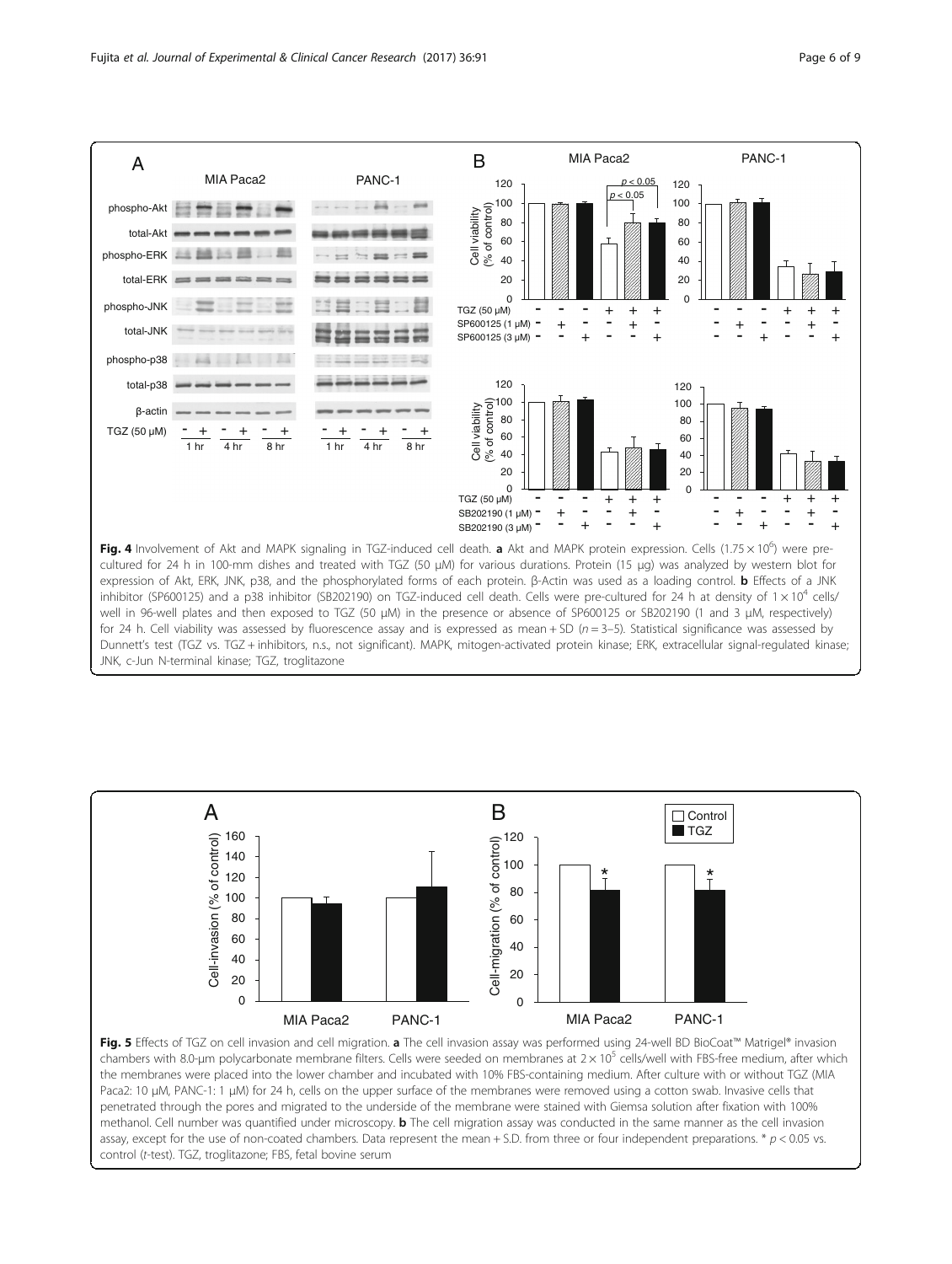affected compared to those of the vehicle administration group (Fig. 6b).

200 400 600 800 1,000 1,200 1,400 1,600 1,800 2,000

Tumor volume (mm3)

Tumor volume (mm<sup>3</sup>)

each individual day (t-test). TGZ, troglitazone

## Discussion

Pancreatic cancer has one of the poorest outcomes worldwide. While some effective chemotherapy measures have been reported recently, their efficacy unfortunately remains limited. As PPARγ agonist thiazolidinediones have been shown to regulate growth and survival in a number of cancer cell lines [[10](#page-8-0)], we designed this study to evaluate the antitumor effects of TGZ on pancreatic cancer cells in vitro and in vivo, and investigated its mechanism of cytotoxicity.

TGZ exhibited dose-dependent cytotoxicity with  $IC_{50}$ values of approximately 50 μM and was more effective than PGZ was (Fig. [1\)](#page-3-0). Similar to our results, previous reports have shown that TGZ showed higher efficacy than did the other thiazolidinediones [\[13](#page-8-0)–[15\]](#page-8-0), suggesting that TGZ could be a good antitumor candidate.

To investigate the association of PPARγ with TGZinduced cytotoxicity, we detected PPARγ protein levels and confirmed the effect of an irreversible PPARγ antagonist, GW9662, on TGZ-induced cell death. Although PPARγ was appreciably detected in both cell lines, GW9662 did not recover cell viability (Fig. [2\)](#page-3-0), suggesting that the TGZ-mediated cytotoxic effect was PPARγindependent. The anticancer mechanisms of TGZ remain elusive, with the literature reporting both PPARγdependent and independent cytotoxicity. For example, PPARγ-dependent TGZ cytotoxicity was reported in lung cancer [[16](#page-8-0)] and osteoblastic cells [\[17\]](#page-8-0), while PPARγ-independent cytotoxicity was observed in colon cancer [\[18\]](#page-8-0), cervical cancer [[15, 19](#page-8-0)], and prostate carcinoma [\[20](#page-8-0)]. Thus, the involvement of PPARγ in TGZ-induced cytotoxicity seems to be cell typedependent. Itami et al. previously reported that TGZ enhanced the luciferase activity of the PPAR response element (PPRE) in pancreatic cancer cell lines [\[9](#page-8-0)], indicating that TGZ certainly activated PPARγ to bind PPRE in these cells. Conversely, TGZ exhibited higher cytotoxicity than PGZ did (Fig. [1](#page-3-0)), although the affinity of TGZ to PPARγ is equal to that of PGZ [[21\]](#page-8-0); this could be attributable to the differences in their chemical structure and partition coefficient, as well as their metabolism by the cells. Therefore, we concluded that the cytotoxic effect of TGZ in pancreatic cancer cells was independent of PPARγ activation.

Control  $(n = 10)$ TGZ (200 mg/kg) ( $n = 8$ )

To investigate the molecular mechanisms of TGZinduced cell death, we first examined the involvement of apoptosis. TGZ cytotoxicity was accompanied by chromatin condensation (Fig. [3a\)](#page-4-0), caspase-3 activation (Fig. [3b\)](#page-4-0), and an increased Bax/Bcl-2 ratio (Fig. [3c](#page-4-0)) in MIA Paca2 cells, suggesting that TGZ induced cell death through apoptosis via the mitochondrial pathway. In PANC-1 cells, TGZ induced chromatin condensation more modestly than in MIA Paca2 cells, but did not elevate caspase-3 activity or increase the Bax/Bcl-2 ratio. Thus, other forms of death, such as caspase-independent apoptosis [[14\]](#page-8-0), autophagy, or necrosis, might participate to some extent in PANC-1 cells.

We next examined the involvement of cell growth, survival, and death signaling pathways. TGZ has been reported to regulate Akt and MAPK signaling [[12](#page-8-0), [17](#page-8-0), [22](#page-8-0)–[26](#page-8-0)]; therefore, we examined the phosphorylation of Akt and three classical MAPK proteins: ERK, JNK, and p38. Interestingly, Akt and ERK were activated by TGZ, although they are known to be involved in cell growth signaling (Fig. [4](#page-5-0)). Although Motomura et al.

 $\Omega$ 0 5 10 15 20 25 30 35 \* \* \* \* \* \* \* \* \* \* \* Days after administration  $\overline{0}$ 0 5 10 15 20 25 30 35 Days after administration Fig. 6 In vivo antitumor effects of TGZ. a Tumor volume. Balb/c male mice were subcutaneously inoculated in the back with MIA Paca2 cells  $(5 \times 10^6$  cells) 14 days before the start of TGZ administration. Mice were then orally administered vehicle (control,  $n = 10$ ) or 200 mg/kg of TGZ ( $n = 8$ ) daily for 5 weeks. Tumor volume was measured bi-dimensionally and volume was calculated by the formula (length  $\times$  width<sup>2</sup>)  $\times$  0.5. **b** Mouse body weights were monitored throughout the experiment. Data are presented as mean  $\pm$  SD. \*  $p$  < 0.05 and \*\*  $p$  < 0.01 vs. control on

Body weight (g)

Body weight (g)

<span id="page-6-0"></span>A B

Control  $(n = 10)$ TGZ (200 mg/kg) ( $n = 8$ )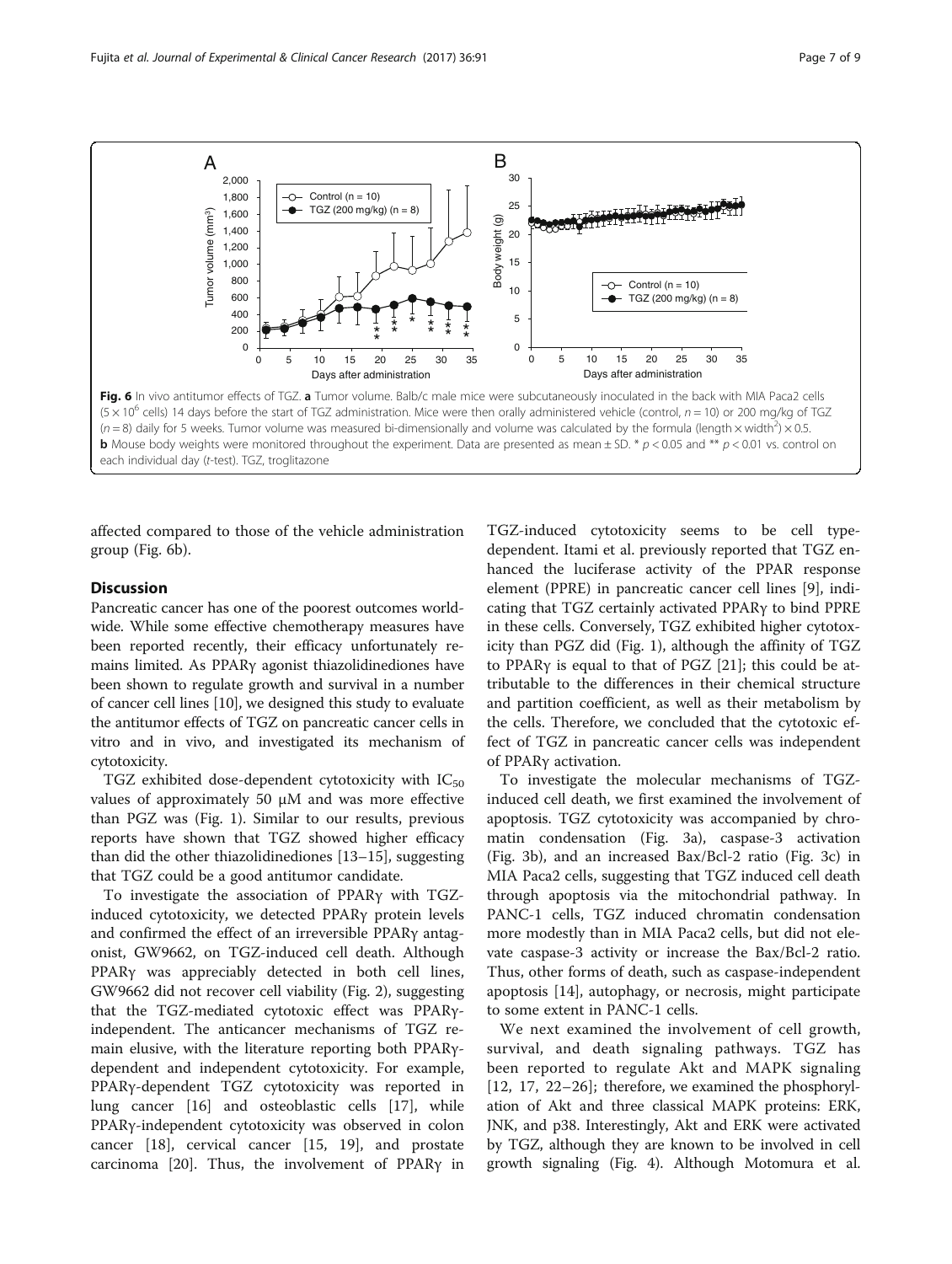showed that TGZ reduced ERK signaling followed by inhibiting cell growth in pancreatic cancer cells [[25](#page-8-0)], some groups reported opposite effects in other cancer cells, specifically that TGZ activated ERK and induced cell cycle arrest or cell death [\[19, 22, 24, 26\]](#page-8-0). The reason for these inconsistent results is unclear. In addition, we examined the effects of an ERK inhibitor, U0126, and an Akt inhibitor on TGZ-induced cell death, and we did not observe recovery of cell viability (data not shown). This suggests that the activation of ERK and Akt may be caused by PPARγ activation by TGZ, but that their signaling is unrelated to TGZ cytotoxicity in MIA Paca2 and PANC-1 cells. We then examined the involvement of other MAPK signaling proteins, which are known to mediate cell death signaling. TGZ activated p38 signaling, but co-exposure to a p38 inhibitor, SB202190, showed no effect on cell viability, suggesting that p38 signaling also did not contribute to TGZ-induced cell death (Fig. [4](#page-5-0)). However, we confirmed that TGZ activated JNK signaling, and a JNK inhibitor, SP600125, significantly mitigated the cytotoxic effects of TGZ in MIA Paca-2 cells (Fig. [4](#page-5-0)). Previous reports showed that the activation of JNK signaling induced mitochondria-mediated apoptosis through regulation of the Bcl-2 family [[27](#page-8-0), [28](#page-8-0)]. Taken together, the effects of TGZ in MIA Paca2 cells may very well occur through activation of JNK signaling and induction of apoptosis via reduction of Bcl-2 and activation of caspase-3. This is the first report to reveal the involvement of the JNK pathway in TGZ-mediated cytotoxicity in pancreatic cancer cell lines. However, the detailed mechanism in PANC-1 cells remains unclear. Several groups have revealed that TGZ caused  $G_1$  phase arrest through the up-regulation of p21 and p27, and caused the activation of autophagy in pancreatic cancer [[9](#page-8-0), [29, 30](#page-8-0)]. Moreover, various pleiotropic mechanisms have been reported, such as the regulation of p53, GADD [[22](#page-8-0), [31\]](#page-8-0), β-catenin [[32\]](#page-8-0), and  $G<sub>2</sub>/M$  arrest [\[12](#page-8-0), [31\]](#page-8-0), indicating that TGZ-mediated cytotoxicity in cancer cells may be attributable to "off-target" mechanisms [[33\]](#page-8-0). Some of these mechanisms could be involved in PANC-1 cells. It also remains unclear why the mechanisms of action differed between the studied cell lines, and further studies are required.

As metastasis is one of the most common problems in pancreatic cancer, we next investigated the effects of TGZ on cell invasion and cell migration. While TGZ significantly inhibited cell migration, the overall magnitude of inhibition was slight (Fig. [5\)](#page-5-0). Additionally, there was no effect on cell invasion, suggesting that TGZ had little effect on pancreatic cancer metastasis. In our experiments, we used lower concentrations of TGZ and observed no effect on cell viability. Motomura et al. [[34](#page-8-0)] have shown that TGZ suppressed cell invasion or cell migration, but their experimental conditions were

different in terms of TGZ concentration, type of chemoattractant used, and analysis undertaken. Based on our findings, we suggest that TGZ is not a good candidate for the suppression of pancreatic cancer metastasis. However, more confirmatory data are needed.

Since the in vivo effects of TGZ against pancreatic cancer have not been evaluated thus far, we administered TGZ to mice inoculated with MIA Paca2 cells. Tumor growth was significantly inhibited by TGZ administration, and the body weights of mice did not change (Fig. [6](#page-6-0)), suggesting the absence of marked adverse effects. TGZ was withdrawn from market as an antidiabetic drug because of severe liver toxicity [[35](#page-8-0)]. On the other hand, existing non-oncological drugs could be useful for cancer therapy based on the notion of drugrepositioning [[36\]](#page-8-0). Thus, TGZ could be an effective alternative for the treatment of pancreatic cancer. Moreover, combination therapy may be another useful strategy, as synergistic effects were reported with the combination of TGZ and chemotherapeutic agents [\[30](#page-8-0), [37](#page-8-0)].

#### Conclusions

A PPARγ agonist, TGZ, showed cytotoxicity in two pancreatic cancer cell lines in a PPARγ-independent manner. This study revealed that TGZ-mediated cytotoxicity occurred via the JNK pathway and mitochondria-mediated apoptosis, but our data also indicated the involvement of other types of cell death. In addition, we demonstrated, for the first time, the in vivo antitumor effects of TGZ in pancreatic cancer without marked adverse effects. Therefore, our study shows that TGZ administration might be a valuable approach for the treatment of pancreatic cancer, and TGZ warrants further investigation regarding its detailed mechanisms and clinical efficacy.

#### Abbreviations

ERK: Extracellular signal-regulated kinase; JNK: c-Jun N-terminal kinase; MAPK: Mitogen-activated protein kinase; PGZ: Pioglitazone; PPAR: Peroxisome proliferator-activated receptor; PPRE: PPAR response element; TGZ: Troglitazone

#### Acknowledgements

Not applicable.

#### Funding

This work was supported by a GRANT-in-Aid for Scientific Research (Grant Number JP15K08118) from the Ministry of Education, Culture Sports, Science, and Technology of Japan.

#### Availability of data and materials

Not applicable.

#### Authors' contributions

Conception and design: MF, NO, Development of methodology: MF, NO, Acquisition of data: MF, Analysis and interpretation of data: MF, NO, Writing, review, and/or revision of manuscript: MF, NO, Administrative, technical, or material support: AH, MY, Study supervision: NO, All authors have read and approved the final manuscript.

#### Competing interests

The authors declare that they have no competing interests.